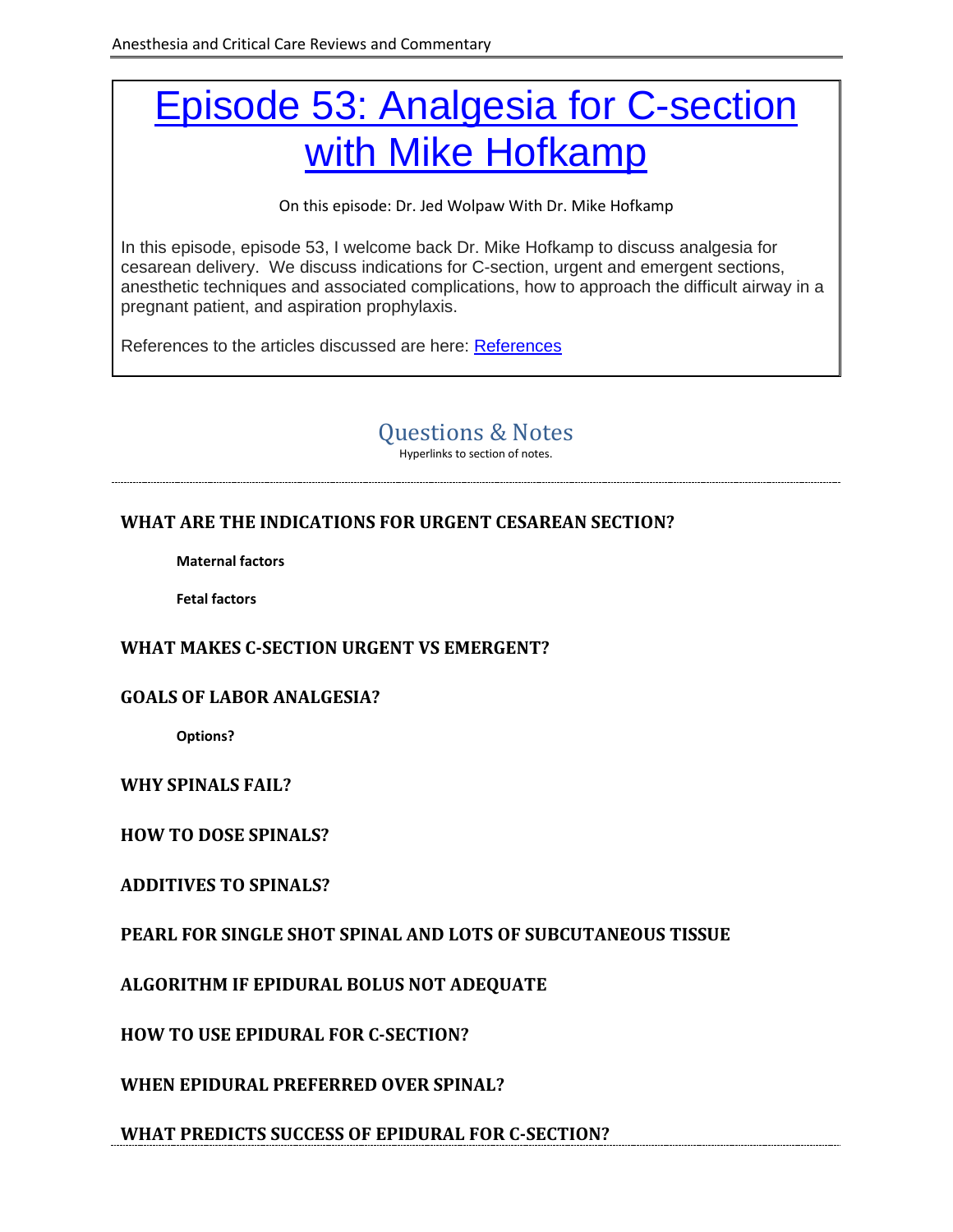### **[WHAT ARE RISKS OF GA?](#page-5-1)**

**[TECHNIQUE FOR GA?](#page-5-2)**

#### **[HOW TO MANAGE DIFFICULT AIRWAY?](#page-6-0)**

## **[WHAT TO DO TO TREAT HYPOTENSION WITH HIGH SPINAL?](#page-6-1)**

#### **[ASPIRATION PROPHYLAXIS?](#page-6-2)**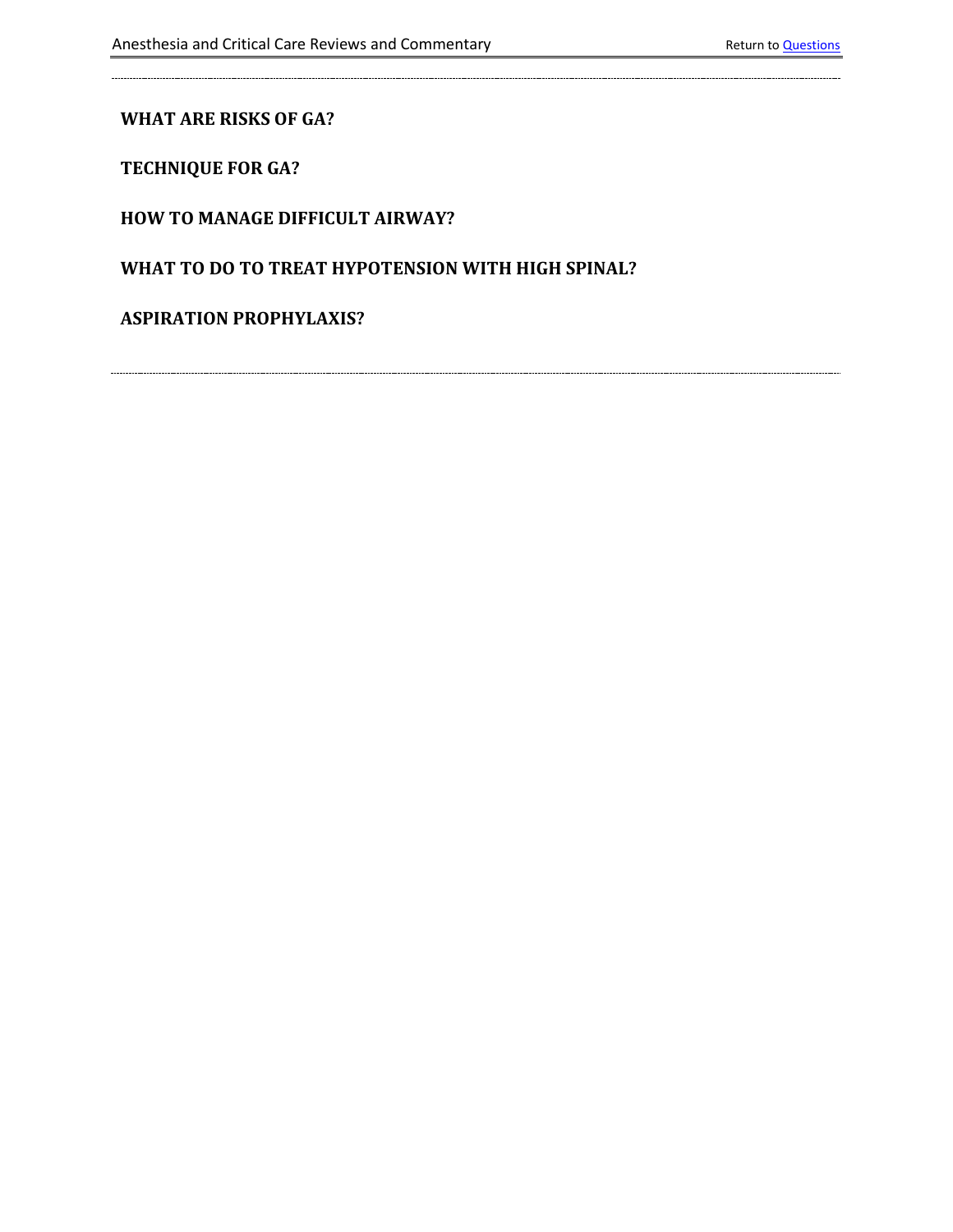## <span id="page-2-0"></span>What are the indications for urgent cesarean section?

## <span id="page-2-1"></span>Maternal factors

1:52

- o Failure to progress (FTP) ~34%
- o Diameter of maternal pelvis
- o Force of contractions (we can control w/ oxytocin)
- o Mitigated by delivery of fetus
	- Preeclampsia
	- HELLP
- o Repeat c-section
	- TOLAC or VBAC risks dehiscence of scar  $\rightarrow$  uterine rupture
	- Twins+

## <span id="page-2-2"></span>Fetal factors

7:35

- Size of fetal occiput
	- o Macrosomia
- **Breech**
- Atul Gawande Better:
	- o Craft vs industry.
	- $\circ$  Deliver baby w forceps = craft.
		- Skillset of individual provider.
	- o Anyone can do c-section, constantly = industry.
	- $\circ$  Moving towards standardizing medicine, focus on common denominator, which is the csection.
	- $\circ$  Seeing higher rates of c-section because guaranteeing higher quality than with a craft
- Non-reassuring fetal heart rate. Subjective, but 23% of indication
- Persistent fetal brady down to 60s- not specific cutoff for time

## <span id="page-2-3"></span>What makes c-section urgent vs emergent?

11:59

- Urgent = within hour.
- Eye of beholder.
- Non-reassuring FHR, FTP. Gives time for spinal or additional epidural

#### 17:10

- Technique: time to prep, likely use regional.
- Emergent = ASAP. National standard of care.
	- $\circ$  Decision to cut time = <=30 min. really to give leeway to be standardized nationally. Vs local standards can be much shorter

## <span id="page-2-4"></span>Goals of labor analgesia?

18:19

- In labor: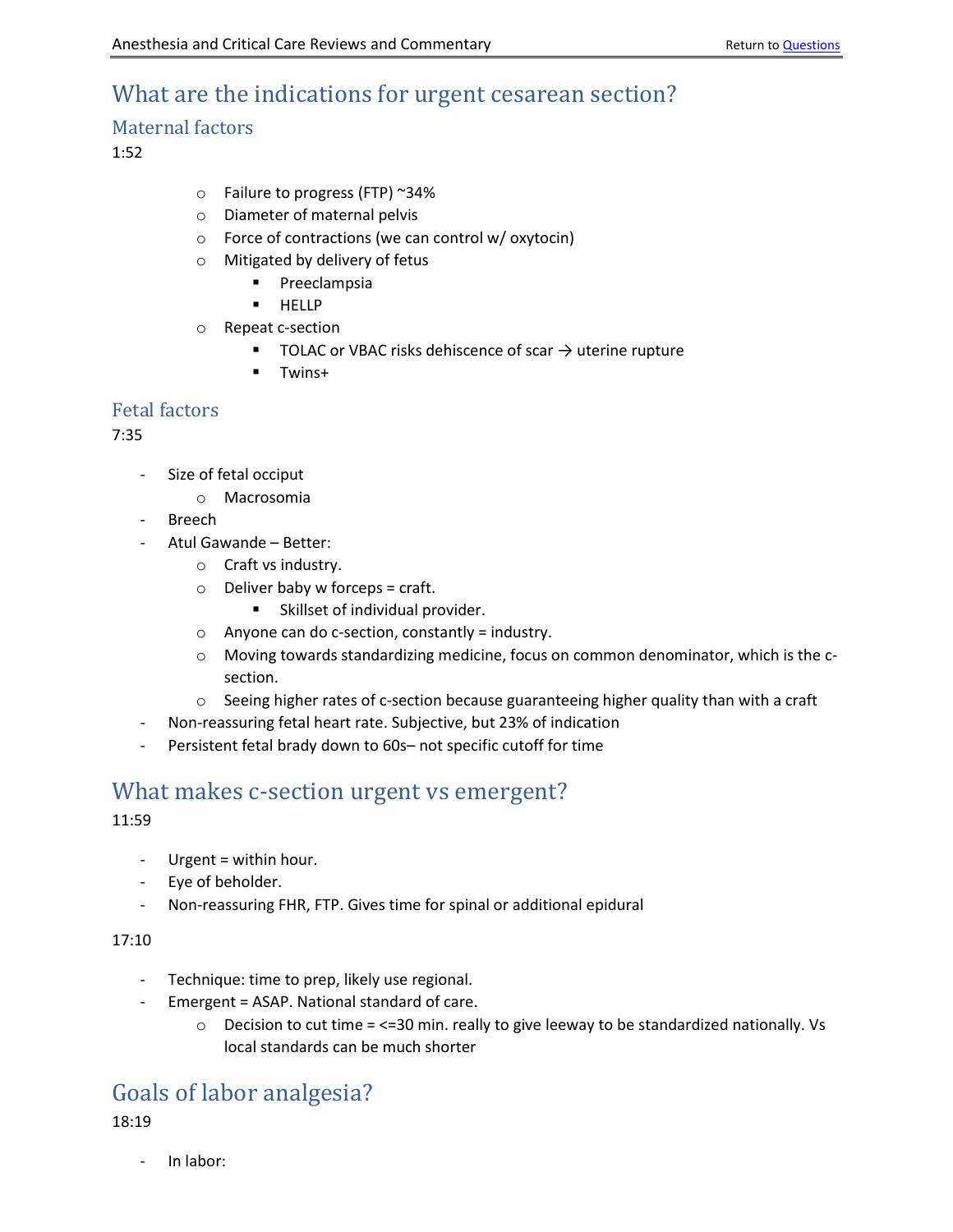- $\circ$  take away sensory pain while retaining as much motor as possible to push out baby.
- In OR:
	- $\circ$  major intrabdominal operation. Also want to take motor away to relax musculature

## <span id="page-3-0"></span>Options?

19:52

"Worst" = local, theoretical, not preferred

#### 21:32

- Single-shot spinal: eye of needle into intrathecal space.
- Failure rate 1-3%, some studies quote 10%

## <span id="page-3-1"></span>Why spinals fail?

22:59

- False return of CSF from local injection

## <span id="page-3-2"></span>How to dose spinals?

24:49

- Dose: One study shows spinal dosing based on height and weight
- Research showing no diff between 1.6cc or 1.8cc in conversion rate to GA.
- Pushback about lower dose because trainees operate  $\rightarrow$  sections lasting longer
- Academic settings may benefit from higher dose, but in private setting may benefit from ht/wt scale

## <span id="page-3-3"></span>Additives to spinals?

27:50

- Fentanyl and morphine work on substantia gelatinosa. Adds synergy to block
- Fentanyl effects during section
- Morphine for postop pain
- Epinephrine = mixed evidence. No harm..
- "Urban legend pearl" from study that washed syringe with epi. That showed.
- Some studies show 200mcg epi

# <span id="page-3-4"></span>Pearl for single shot spinal and lots of subcutaneous tissue

- If lots of subcutaneous tissue, continuous spinal epidural technique
- Touhy as introducer unlike skinnier pts who have adequate depth to use shorter introducer.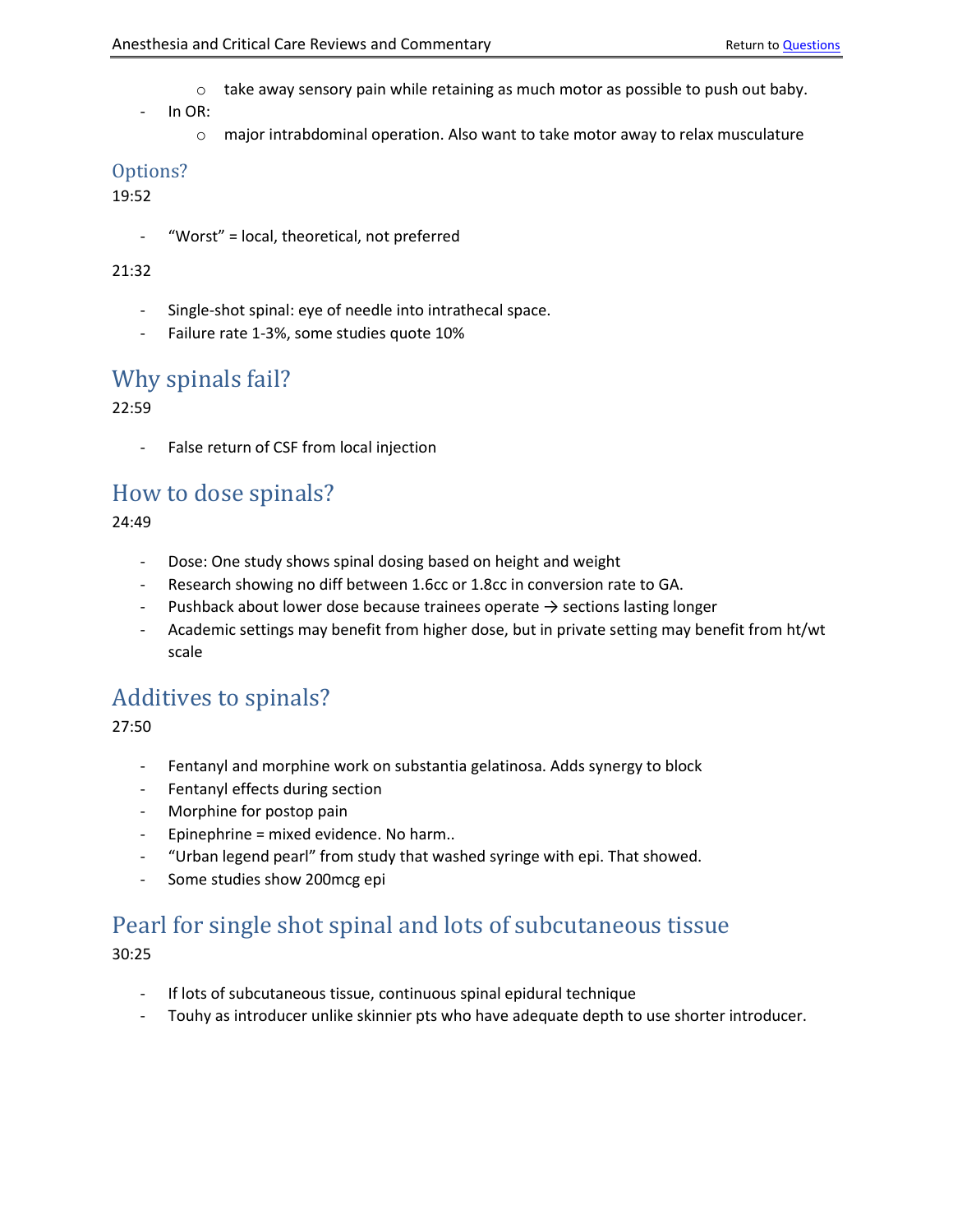

- Spinal needles are flimsy. Don't walk off bone.
- If you have trouble, use Touhy needle until CSF, then use spinal needle

## <span id="page-4-0"></span>Algorithm if epidural bolus not adequate 32:42

- If epidural bolus not adequate, don't do spinal after because higher risk of high spinal
- Basic algorithm: epidural  $\rightarrow$  c-section.
- First question: is epidural working?
	- o Yes: 2% lido.

o

- If loading not adequate, then unsafe to place spinal.
- o If epidural not working, and not fully loaded
	- if reasonable airway
		- Reasonable to do SSS because risking high spinal with this technique
	- If difficult airway
		- Try epidural but prepared for difficult airway.

## <span id="page-4-1"></span>How to use epidural for c-section?

35:48

- First check level of epidural.
- Think of epidural as glass of cola. Epidural is half-cup of diet coke. If going to c-s, want empty space as concentrated as possible. Fill rest with coke. Result is a blend in between. Not quite coke or diet coke. All this to say, difficult to achieve adequate labor analgesic .
- How successful? If working epidural and concentrated lido, > 90% success

## <span id="page-4-2"></span>When epidural preferred over spinal?

- Epidural primarily instead of spinal? Rarely.
- Epidural relies on normal anatomy for spread
- Spinal avoids arising issues by going directly to intrathecal space
- When better for epidural?
	- $\circ$  Slow steady ramp up for GA, eg subaortic stenosis, where you want to prevent SVR dropping quickly, thus preventing extremes. Can also re-dose epidural if prolonged procedure.
- But you can also do this with CSE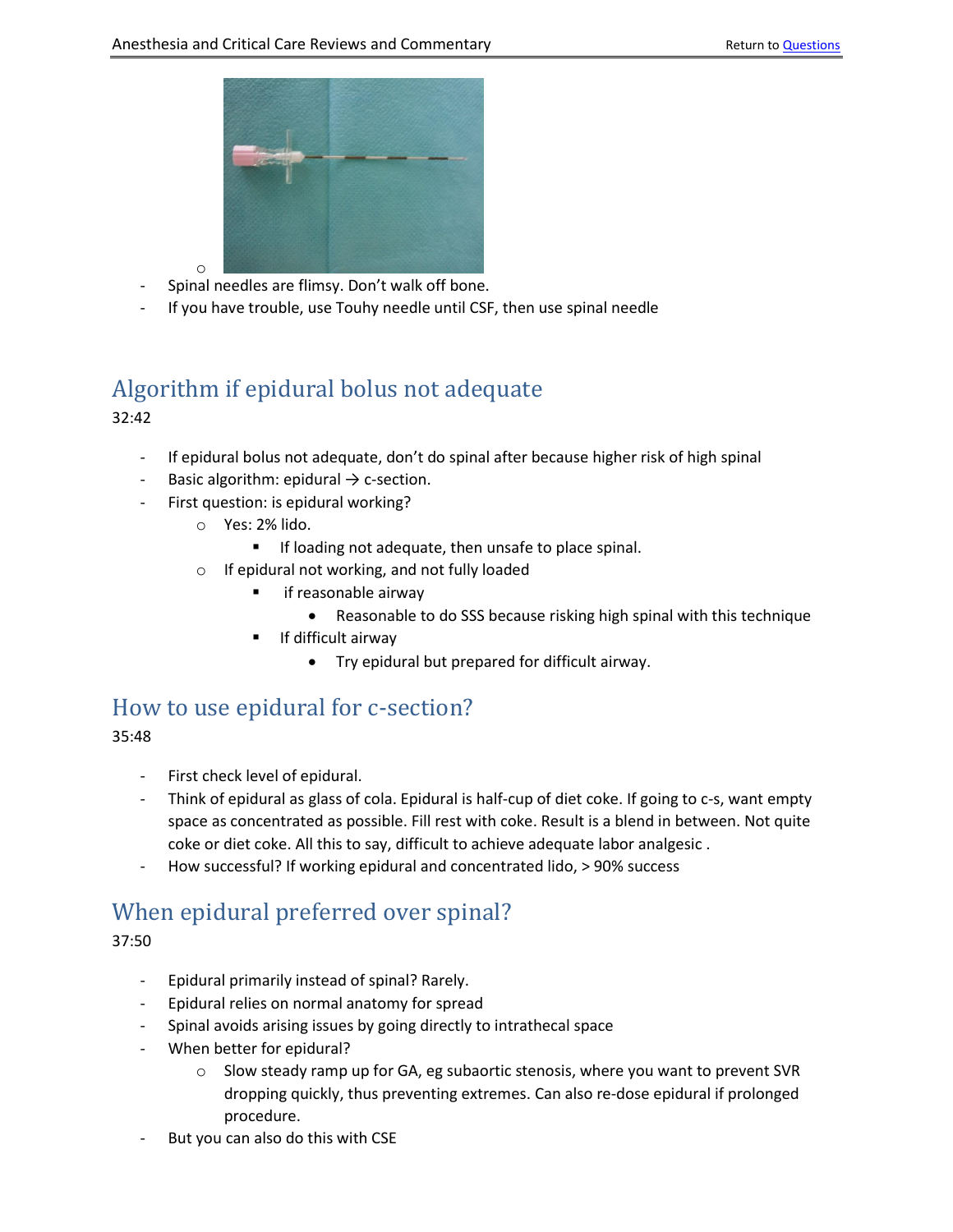# <span id="page-5-0"></span>What predicts success of epidural for c-section?

40:01

- 3 things determine whether epidural for c-section succeed
	- o 1: number of boluses predict failure
	- o 2: urgency of c-s. more urgency predicts failure
	- o 3: non-obstetric anesthesiologists providing care
		- Are generalists worse at neuraxial than specialists?
		- Generalists covering OB may have less situational awareness than specialists
		- Younger anesthesiologists more hesitant to do GA

## <span id="page-5-1"></span>What are risks of GA?

46:10

- Less complications from regional if done well.
- Hopkins study in 70s or 80s showed GA mortality rate to regional = 16.7.
- Brigham and Women's rate was 7.2% in 70s  $\rightarrow$  3.6% in 95  $\rightarrow$  <1% in 2005

#### 49:17

Video laryngoscopy decreased airway complication rates

## <span id="page-5-2"></span>Technique for GA?

- Optimize O2 to fetus. Preoxygenate. Minimize fetal exposure.
- Induce w/ propofol and succinylcholine. Avoid opioids
- Want OB to hold off cutting until after securing airway.
- Prior to delivery:
	- $\circ$  0.5MAC nitrous + 0.5MAC volatile to ↓ fetal exposure to volatile
- After delivery:
	- $\circ$  same but for different reasons: Want to minimize volatile effect on uterus (which relaxes) – desire uterus to clamp down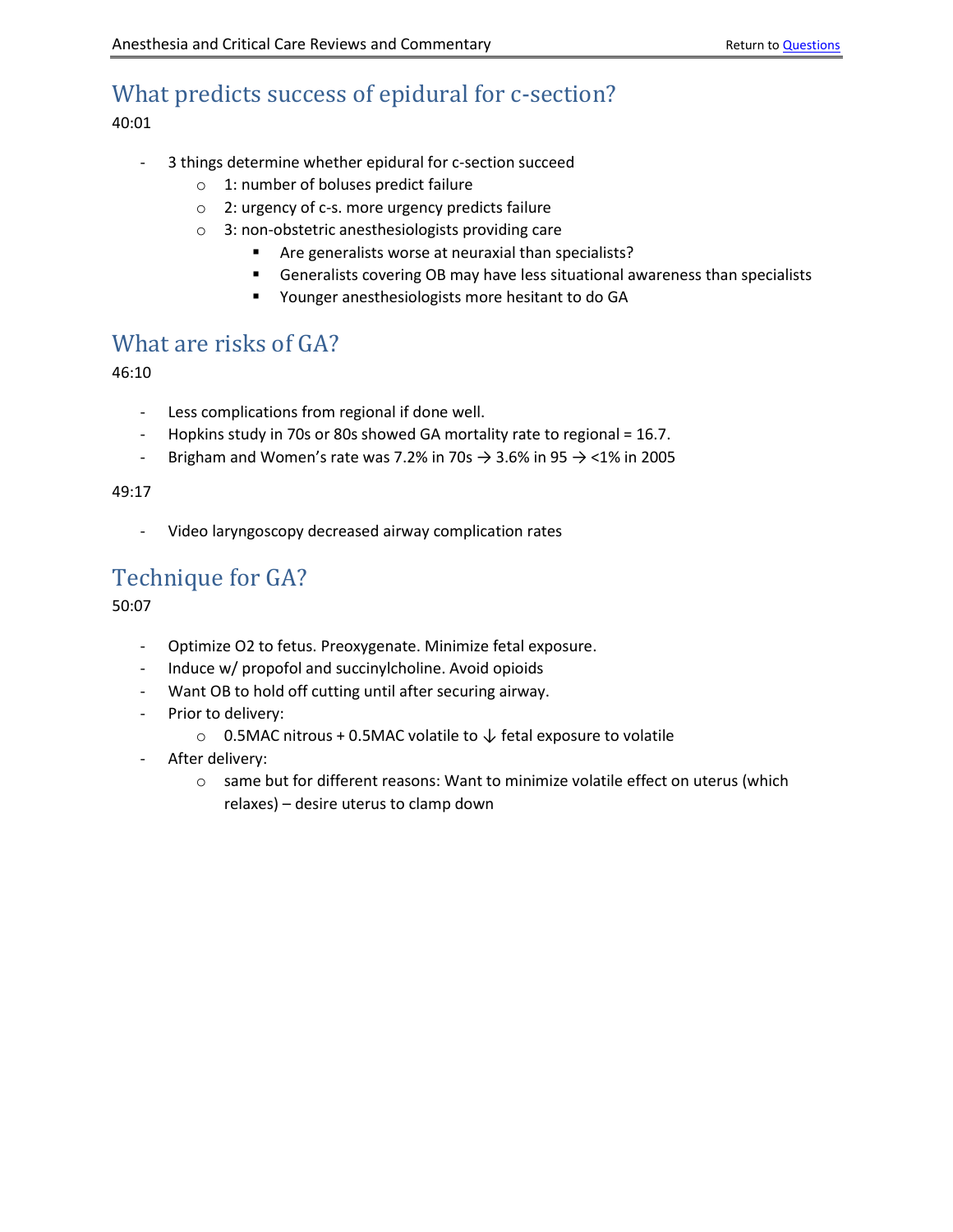# <span id="page-6-0"></span>How to manage difficult airway?

## 52:28



- ASA: Nasal oxygenation w hi-flow nasal prong.
- Limit intubation to 2 attempts
- DAS: early use of intubating LMA

## <span id="page-6-1"></span>What to do to treat hypotension with high spinal?

54:45

- Traditionally:
	- o Preloading fluids but only ¼ stays in intravascular space
- Now:
	- o Co-loading where you infuse wide open simultaneously
- Evidence?
	- o Not statistically significant, and instead should use vasopressors
- Early studies showed phenylephrine in sheep caused uteroplacental insufficiency. Ephedrine was preferentially used.
- Later found to cause fetal tachycardia and acidosis. Humans, phenylephrine NOT shown to cause uteroplacental insufficiency, used for FHR>60. Ephedrine for <60
- Newer evidence: low dose norepinephrine because  $\uparrow$  cardiac output with perfusion pressure

# <span id="page-6-2"></span>Aspiration prophylaxis?

- Pe[r ASA guidelines](https://anesthesiology.pubs.asahq.org/article.aspx?articleid=2596245)
- Elective:
	- o tubal ligation or repeat CS.
	- o 2hrs clears. 6-8 solids.
- Non-elective case and not appropriately NPO?
	- o Negotiation
	- Guidelines:
		- o H2-blocker to ↑ pH
		- o Metoclopramide for gastric prokinetic
		- o Non-particulate antacid (Bicitra) to directly raise pH of gastric contents